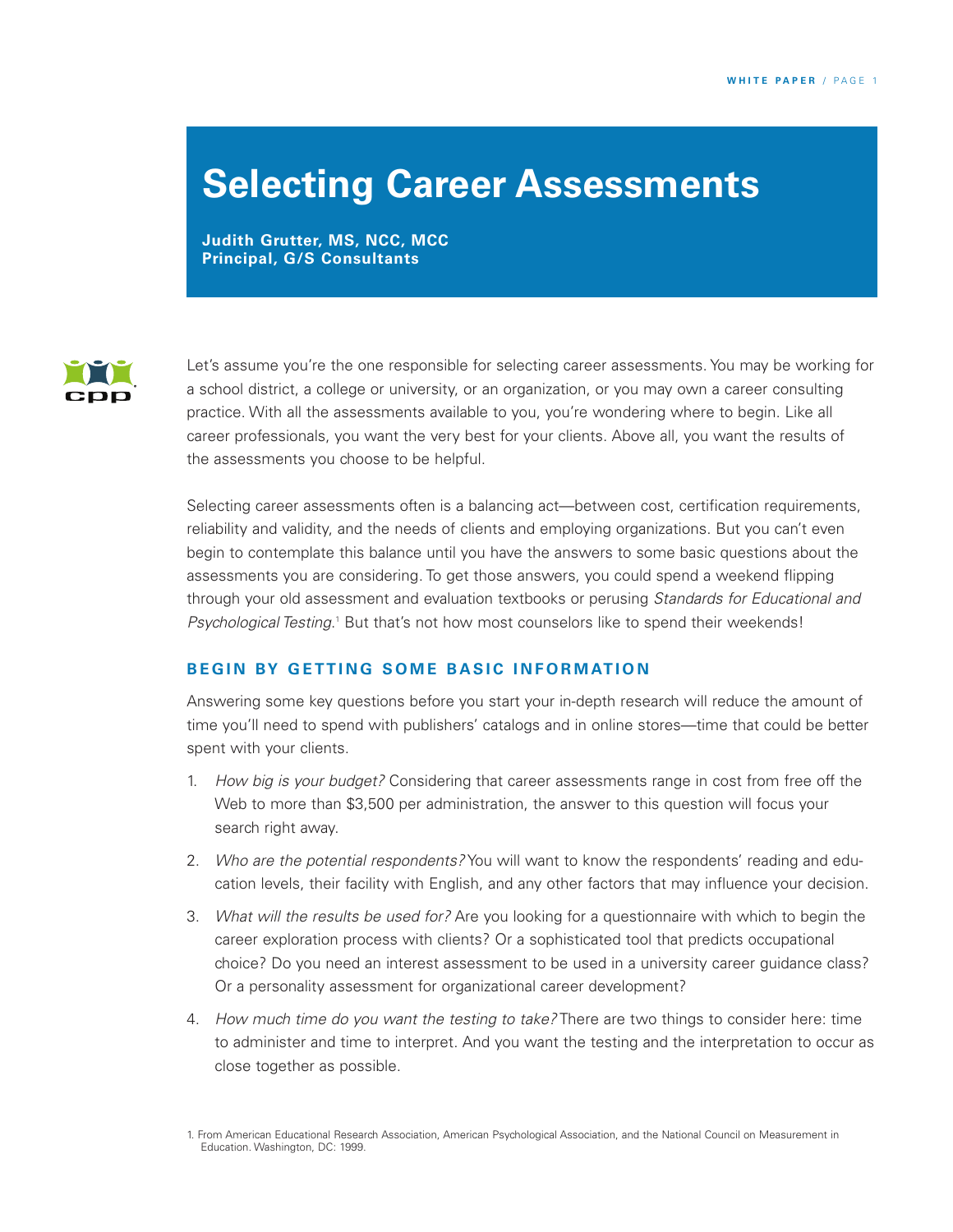- 5. *How will assessment results be communicated to respondents?* Some assessments lend themselves well to group interpretation. Others are more appropriate for one-on-one interpretation. Still others are self-scored.
- 6. *Who will interpret the results?* Assessments are rated according to the complexity of their content. Some are self-explanatory, while others require a licensed psychologist to explain the results. Most fall in between these two extremes.

#### **N A R R OW D OW N T H E P O S SI BI L I T I ES**

You now have the answers to some basic questions about your organization, your clients, and the circumstances for testing. This information will be helpful as you compare one assessment with another. But as we said earlier, there are hundreds of assessments from which to choose. Where do you start? Answering the following questions will help you narrow your selection.

- *Who publishes career assessments?* If you were to Google "publishers of career assessments," you would get more than 9 *million* entries! But there are really only a few publishers of reputable career and psychological assessments.
- *How do you know if a publisher is reputable?* Reputable publishers have a Web presence, publish catalogs, and have knowledgeable representatives who can answer questions about the reliability and validity of the instruments you are considering, as well as your practical questions about cost and ordering information. They also have customer service representatives who can help with questions after you have made your purchase.
- *What do other users say?* If possible, benchmark evaluation criteria that are similar to yours and ask users' opinions about the pros and cons of instruments they have used.
- *What do the experts say?* Read reviews of assessments by objective evaluators. Reviews of most major career assessments can be found at *Buros* (www.unl.edu/buros) and in refereed journals such as the *Journal of Career Assessment*. 2

#### **I T ' S T I M E TO STA RT YO U R L I ST**

By now you probably have five or six assessments in mind, and maybe as many publishers. And you know your requirements. It's time to start contacting publishers and asking your questions. First, find the representative who handles career assessments for your type of setting. Then ask that person the questions that follow in the order of their importance to you. An evaluation worksheet is provided at the end of this paper that will help you organize the information you are gathering. Duplicate and fill out the worksheet for each instrument you are considering.

1. *What does test X measure?* You have already determined where the assessments you are considering will fit into your career development program, so you know whether you are looking for a measure of interests, values, personality, skills, or something else.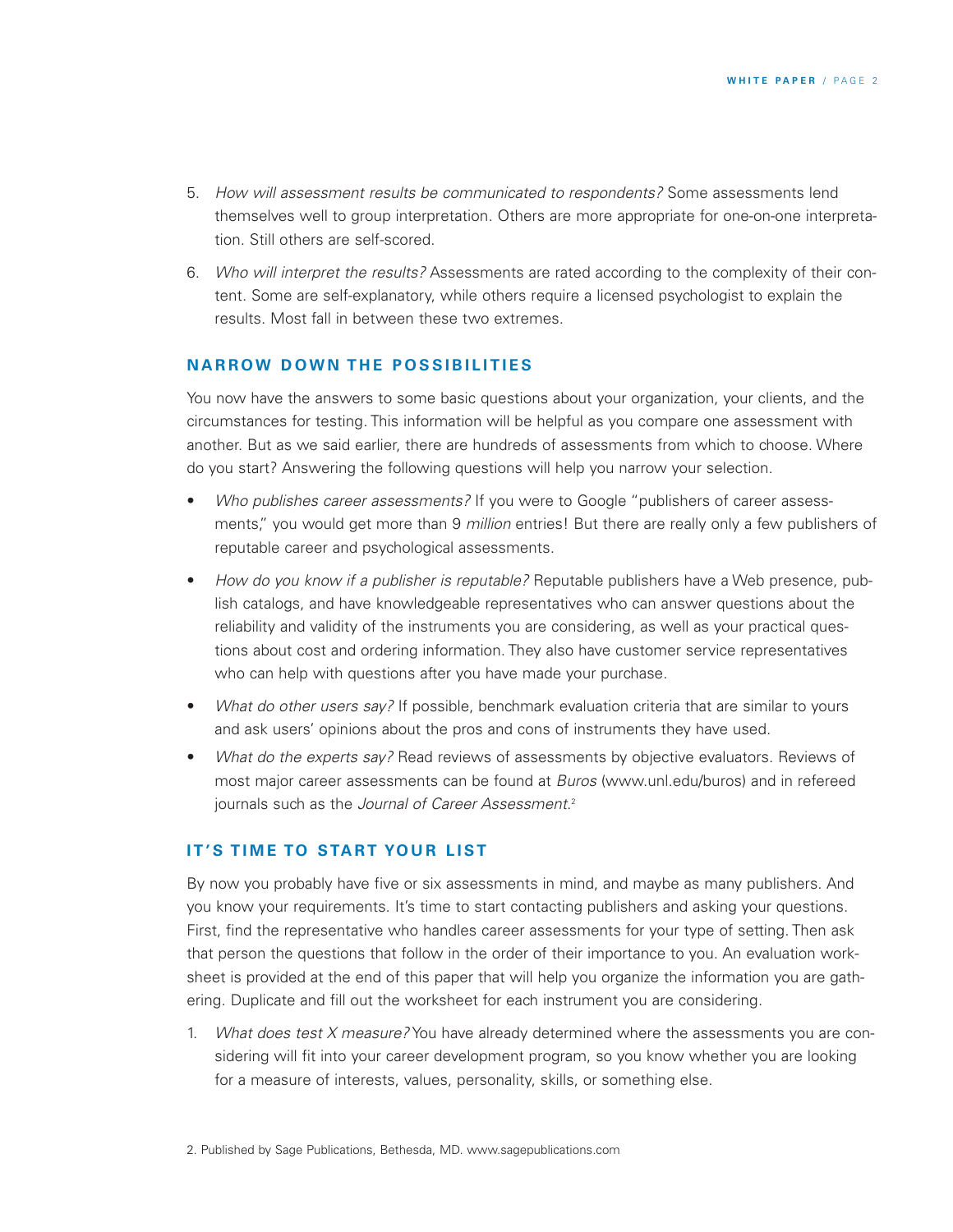- 2. *How much does it cost?* There is a staggering variety in the quality of assessments available to career counselors. Both research and graphics sophistication to improve usability increase an instrument's cost. As the saying goes, you get what you pay for, and poorly developed, less expensive assessments can do more harm than good to your clients. As you consider the cost question, be sure to factor in licensing and leasing costs, expenditures for special equipment and/or software, administrative time for scoring, and postage expense for shipping and scoring, along with the obvious cost per administration.
- 3. *For what audience is the assessment intended? What is the reading level of the instrument and support materials? Is the content relevant to your clients?* These questions are usually considered together, as they all relate to the appropriateness of assessments for your clients.

Most career assessments are written at approximately an eighth-grade reading level, but in some cases the conceptual level is higher or lower. You don't want to insult respondents with assessments that are too simple or frustrate them with assessments that are beyond their capabilities and needs.

The content should draw on the experience of potential respondents. This question has to do with the "fairness" of the assessment. It is difficult to obtain accurate results for an instrument whose content isn't familiar to users.

- 4. *How much time is required?* Factors include:
	- How long it takes for the typical respondent to answer the questions. Note: Having more items tends to increase the reliability of results.
	- How long it takes to obtain the results. The sooner results are available for interpretation after completion of assessments, the better.
	- How long it takes to interpret the results.
- 5. *What is the format of the assessment and interpretive materials?* Clients have varying expectations of career exploration materials. College and university students tend to prefer an online interactive format with immediate results. Older adults may be more comfortable with a penciland-paper response format. Some respondents expect color and slick graphics; others care only about data and depth. Respondents tend to give more credibility to computer-scored results than to self-scored results, although even this varies by school/work setting.
- 6. *Is a manual available that covers useful information for the test user and evidence of the instrument's reliability and validity?* STOP! If this information isn't readily available, you don't need to consider that assessment any further.
- 7. *When were the instrument and the manual published?* In career development, perhaps more than in other fields, keeping current is critical.
- 8. *What training is required to purchase and interpret the assessment?* Most publishers have a system for rating their assessments according to the complexity of content and depth of information. For instance: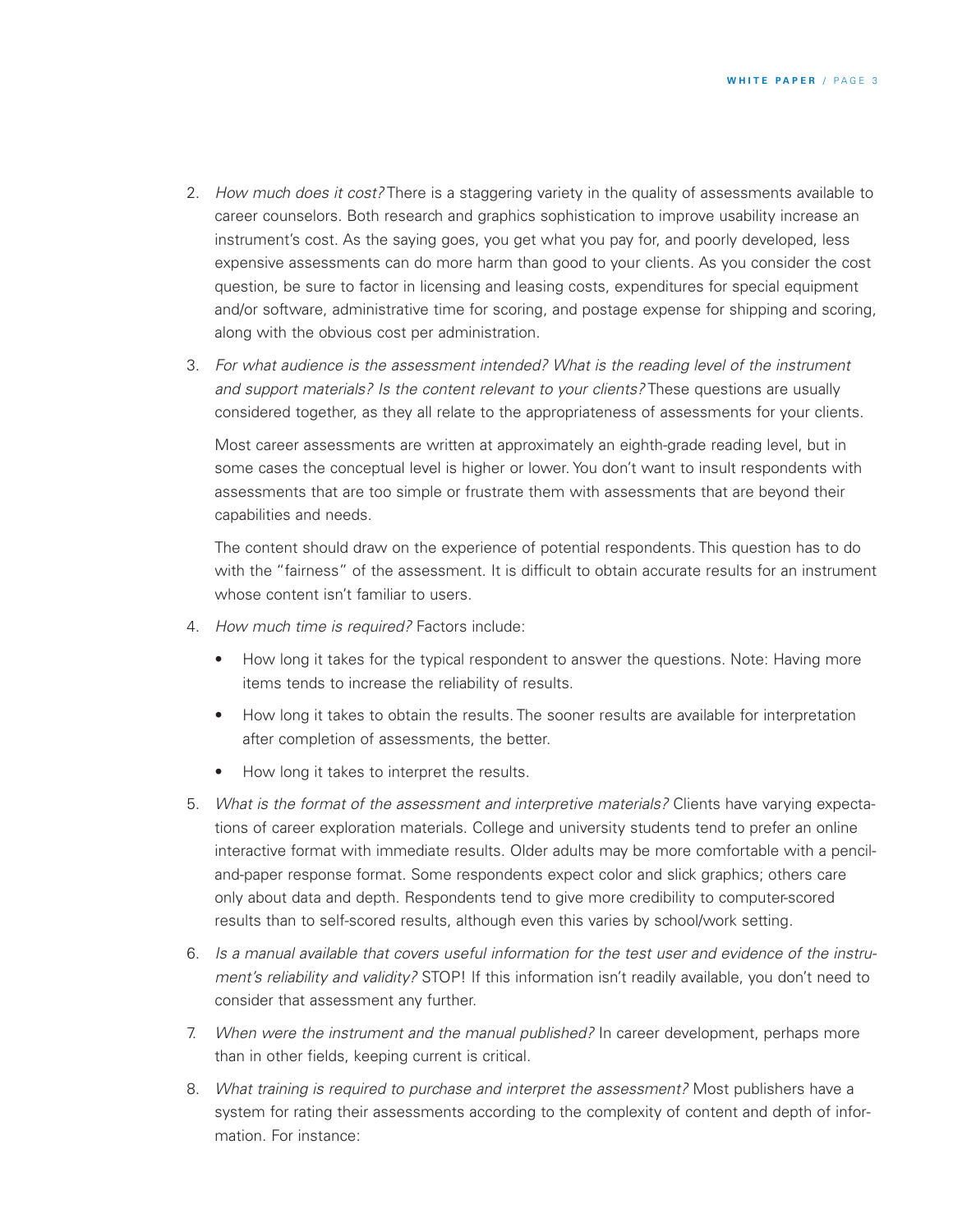- *A-level assessments* such as questionnaires and checklists carry no restrictions and provide general information.
- *B-level assessments,* including most of the standardized interest inventories used in career counseling, usually require the completion of a college course in psychometrics or an equivalent qualifying program. These instruments tend to provide the counselor with normative information that can contribute significantly to the prediction of occupational choice.
- *C-level assessments,* often used in clinical settings, require an advanced degree and/or licensing in counseling or a related field. They are used primarily in clinical practice.

Reputable publishers are concerned with the potential harm to respondents that can result from lack of proper user certification. They clearly state user certification for each instrument they publish and require verification of certification at the time of purchase.

#### THERE ARE SOME TECHNICAL CONSIDERATIONS TOO

In order to evaluate the psychometric properties (qualitative value) of career assessments, you will need to refer to the publisher's manual for information on test users and evidence of the instrument's reliability and validity. These technical considerations tell you how much trust you can place in respondents' results. Without evidence of an instrument's reliability and validity, the results will likely not be helpful for your clients.

Evaluating the technical properties of career assessments requires an understanding of some basic psychometric statistics—not always the favorite subject of counselors. It may not be surprising to you that research on personality classification systems such as Holland's RIASEC framework and Jung's mental functions as represented by the *Myers-Briggs Type Indicator ®* (MBTI ®) instrument confirms that "helpers"—people who are attracted to occupations such as counseling and teaching—are not naturally attracted to statistics, research, and psychometrics. And yet assessments are a vital component of any career counselor's tool bag.

Students and other clients often ask questions such as, "How likely is it that my results will come out the same if I take this test again?" and, "What is the test really doing?" These are questions about the assessment's reliability and validity, and knowing the answers not only ensures that you're selecting career assessments that really "work," but also increases your credibility in the eyes of more technically inclined respondents—your business and engineering clients, for instance. The basics are presented here. If your curiosity is piqued or your employment setting demands a more technical knowledge base, there are hundreds of psychometric references at your disposal. 3

The first technical consideration in evaluating assessments is an instrument's *reliability*—how likely it is that respondents will get the same results if they take the assessment again. If a test isn't reliable, the results are little more than random and certainly can't be trusted.

<sup>3.</sup> Two of the most widely used psychometric references are *A Counselor's Guide to Career Assessment Instruments* (Kapes and Whitfield 2002), published by the National Career Development Association, and the seventh edition of *Psychological Testing* (Anastasi and Urbina 1997), published by Prentice Hall.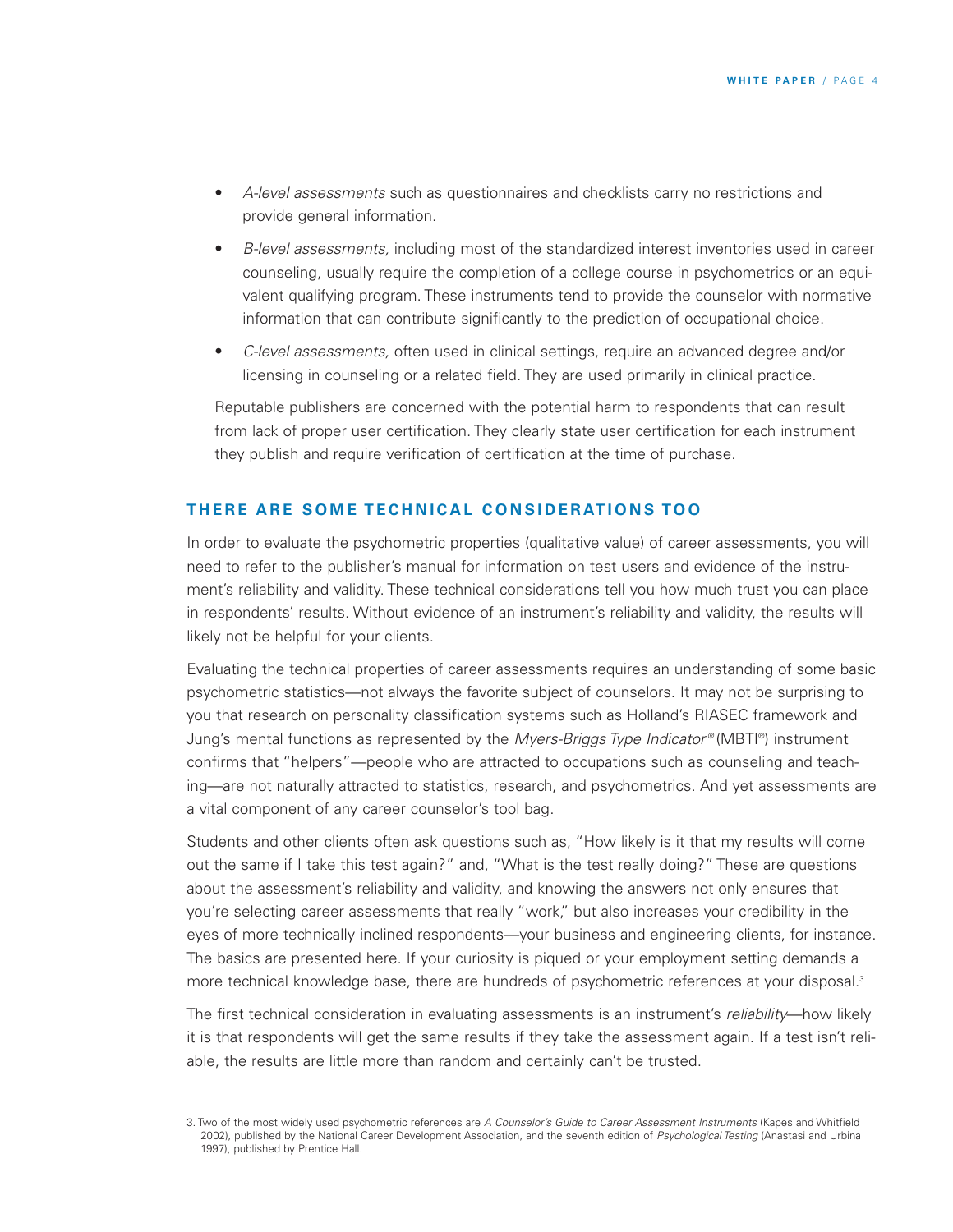You should be able to find data on an assessment's reliability in its manual or in a summary statement issued by the publisher. Look for both internal consistency and test-retest reliability correlation coefficients for each type of scale on the assessment and for client groups that are similar to yours. Correlation coefficients range from 0.0 to 1.0. The higher the coefficient, the more likely the test results are to remain stable. The standard of excellence is at least .80.

Once you have established that an assessment is sufficiently reliable, you are ready to consider whether the assessment actually does what it claims to do—its *validity.* Evidence of validity is a little more complex than evidence of reliability, as we can't rely exclusively on one statistic for its evaluation. Determining an instrument's validity is like putting together the pieces of a huge puzzle—collecting pieces of information from a variety of research studies, each of which contributes to our understanding of what the test measures. For that reason, you won't see correlation coefficients in the .80s and .90s. They may even be as low as .20. In fact many validity studies don't include correlation statistics at all, but rely instead on expert opinions and ratings. It is beyond the scope of this article to cover all the forms and statistical variations of validity. Here are just a few examples of the kinds of evidence you would expect to be included in the manuals for career assessments.

- *Content validity*. You won't find a statistic for content validity. You are more likely to find reviews by panels of experts or a narrative in the assessment's manual describing the content domain of the instrument. You want to be sure that the full domain is covered. For instance, if a personality inventory based on Holland's theory of personality types and work environments gives short shrift to the Realistic category because it doesn't want to offend university-level respondents, it isn't covering the RIASEC content domain adequately.
- *Construct validity*. The manual should provide evidence of the *construct* that is being measured. You might find correlation studies between a new instrument and an older "tried-andtrue" one that has already been validated. You might also find correlation studies between respondents' scores on a particular scale and some outside criteria such as professors' ratings. Students' scores on a hypothetical measure of "wanting to work with people" might be correlated with professors' ratings on a scale of "gregariousness," looking for significant correlations.
- *Predictive validity*. Some assessments claim to predict future behavior. In such cases the manuals should describe long-range studies that support their claim, and you should be able to find continuing evidence in refereed journals.

No assessment is perfectly valid or reliable. There is always some error that may muddy the waters—attributable to either the instrument or the behavior of the respondent. Clients' responses may be affected by misreading a question, accidentally clicking the wrong button on a computerized inventory, or being in an unusual mood due to events that occurred just prior to testing. Personality assessments do not usually publish statistics for this error, but for any measure of aptitude/ability, a standard error of measurement, or SEM, should be clearly stated in the manual.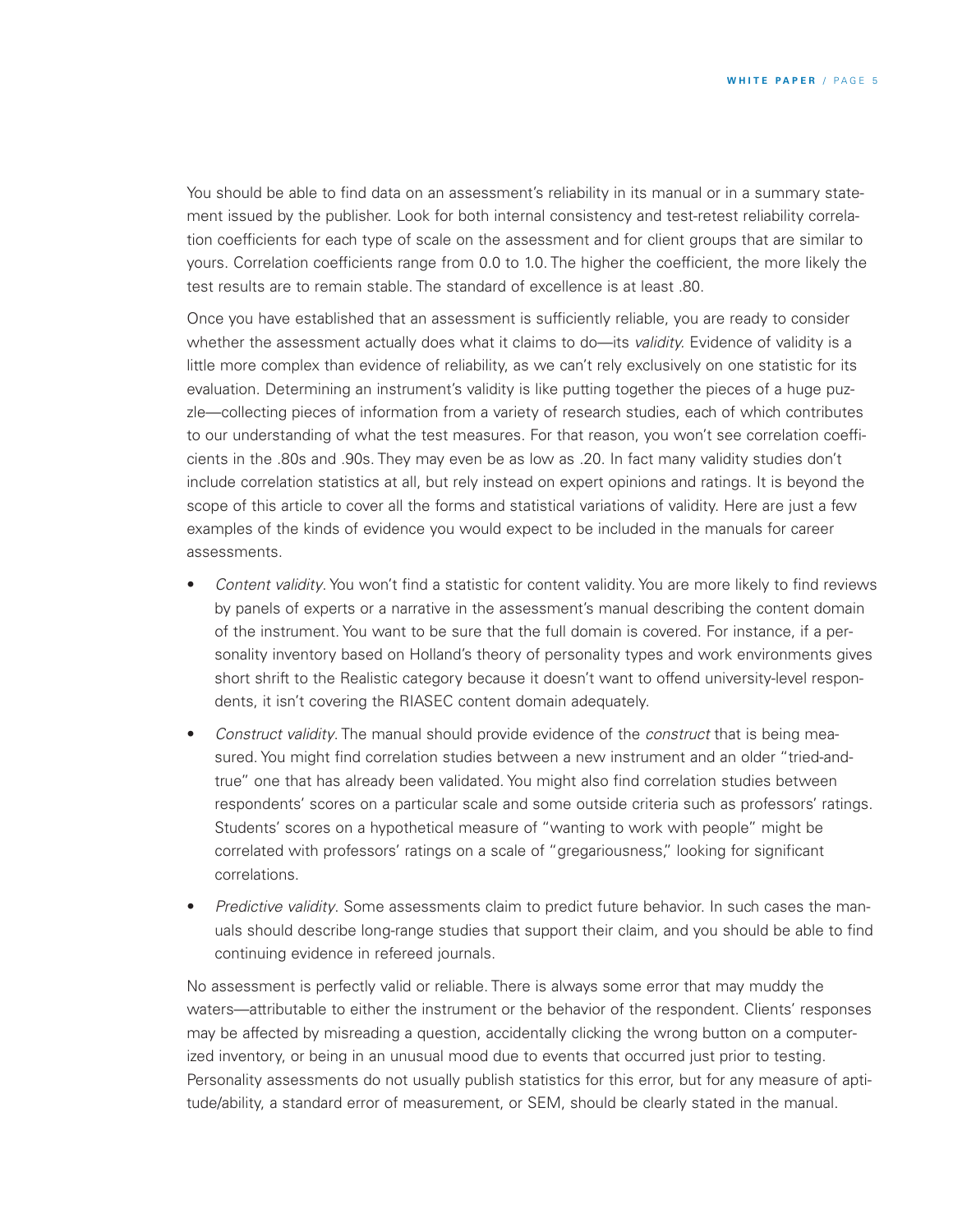Finally, any instrument that is reliable and valid, and that claims to be *normative,* should compare respondents to groups that are broadly representative and meaningful to the issue in question. The assessment might answer questions such as, "How much interest do I have in helping others compared to people in general?" or, "How similar am I to typical engineers or architects?"

A manual for a normative instrument should thoroughly describe the groups with whom respondents are being compared—by age range, gender and ethnic distribution, educational level, geographic representation, and so on—and the norms should be as current as possible. As a rule of thumb, norm groups should be sized in the region of at least 100.

Some career assessments do not compare respondents with norm groups and have the individual respondent as their only frame of reference. For instance, respondents might be asked to answer questions that indicate their level of interest in several categories to see which categories are the most attractive to them. Their responses are tallied to determine which categories come out the highest, rather than comparing their levels of interest with those of others. Non-normative instruments are usually classified as A-level and do not provide the depth of information that can be obtained from carefully normed assessments.

#### **S U M M A RY**

It was suggested early in this paper that selecting career assessments can be and often is a balancing act—between cost, certification requirements, reliability and validity, and the needs of your clients and employing organizations. And before you can even contemplate such balance you must have the answers to the basic questions that have been covered here. You should be able to answer most of them by looking at publishers' catalogs or manuals. Two forms follow that are designed to streamline your questioning: a checklist to evaluate publishers' answers to your questions and a summary worksheet to duplicate for each instrument you are considering.

#### **R E F E R E N CES**

American Educational Research Association et al. (1999). *Standards for Educational and Psychological Testing*. Washington, DC: AERA.

Anastasi, A., and Urbina, S. (1997). *Psychological Testing* (7th edition). Saddle River, NJ: Prentice Hall.

Gough, H. G., and Heilbrun Jr., A. B. (1983). *Adjective Check List.* Mountain View, CA: CPP, Inc.

Holland, J. L. (1985). *Making Vocational Choices: A Theory of Vocational Personalities and Work Environments.* Englewood Cliffs, NJ: Prentice-Hall.

Hood, A. B., and Johnson, R. W. (1991). *Assessment in Counseling: A Guide to the Use of Psychological Assessment Procedures*. Alexandria, VA: AACD.

Kapes, J. T., and Whitfield, E. A. (2002). *A Counselor's Guide to Career Assessment Instruments*. Broken Arrow, OK: NCDA.

Zeisset, R. M. (2000). *Statistics & Measurement: An Introduction for MBTI ® Users*. Gainesville, FL: CAPT.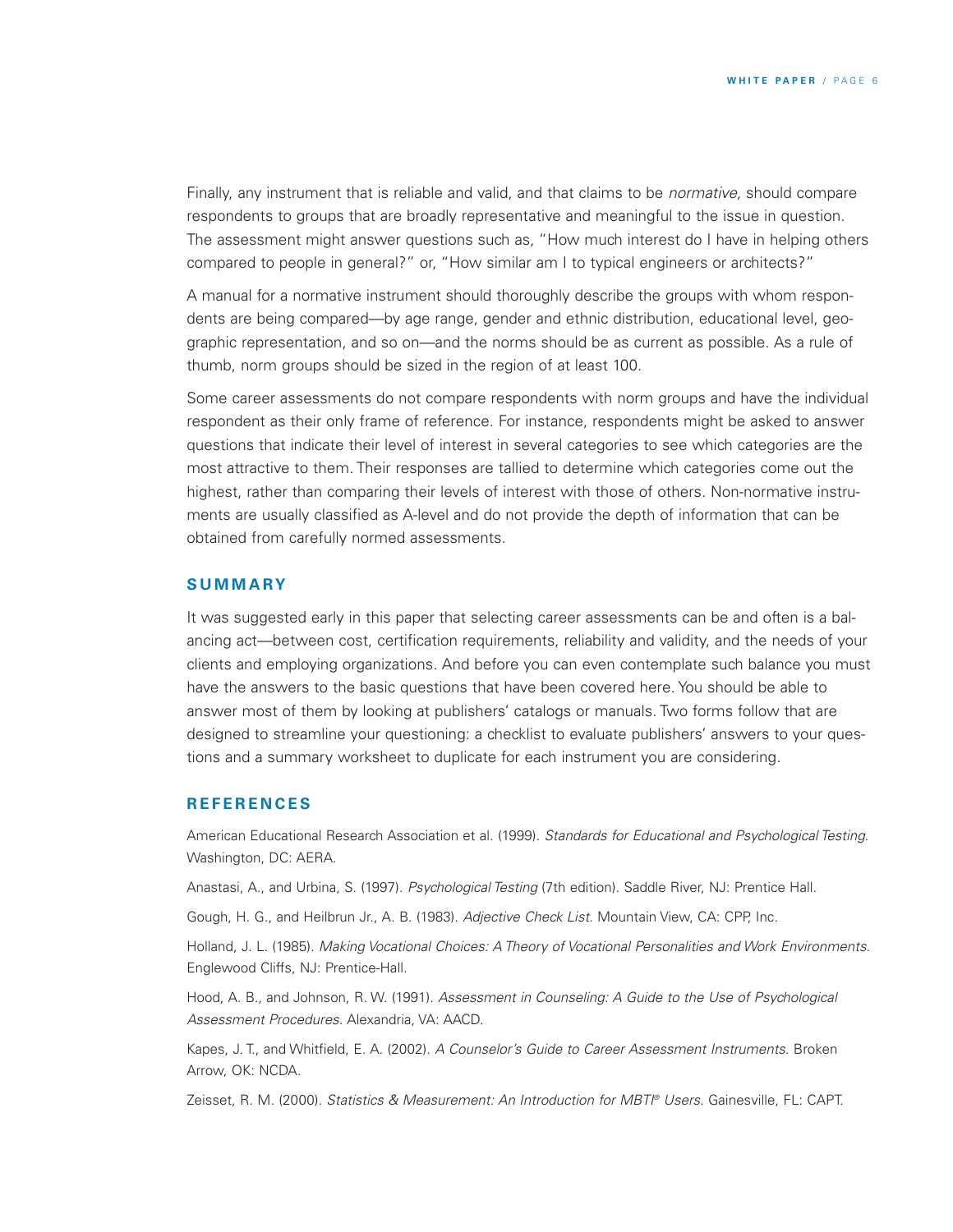#### **A B O U T T H E AU T H O R**

Judith Grutter has been a career development program consultant and trainer for over 35 years, and is currently a principal with G/S Consultants in South Lake Tahoe, California. She received her MS degree in counseling from California State University, Los Angeles, and has completed the course work for her doctorate in higher education, work and adult development at UCLA. A National Certified Counselor (NCC) and Master Career Counselor (MCC), Ms. Grutter developed and for several years coordinated the graduate programs in career counseling at California State University, Northridge. She is still on the adjunct faculty of CSUN, as well as the John F. Kennedy University Graduate School of Management and the MBTI ® certifying faculty of the American Management Association.

Ms. Grutter consults regularly with business, industry, education, and government on programs and issues related to career selection, satisfaction, and transition. She is a recognized authority on the uses of assessment in career counseling and consulting, and is coauthor of the *Strong Interest Inventory ® Interpretive Report,* the *Strong Interest Inventory ® User's Guide,* the *Combined Strong and MBTI ® Career Report,* and *Where Do I Go Next? Using Your Strong Results to Manage Your Career.* She is also the author of the *American Management Association MBTI ® Certification Program,* a facilitator's guide and series of workbooks entitled *Making It in Today's Organizations Using the Strong and MBTI ®,* and *Career Exploration for College Students Using the Strong and MBTI ® Tools.* A past president of the California Career Development Association, Ms. Grutter is a recipient of the *National Career Development Association's Career Counselor of the Year Award,* and the *California Career Development Association's 2004 Lifetime Achievement Award* and *Judith Grutter Practitioner of the Year Award,* awarded in 1996 and named in her honor.

#### **A B O U T C P P, I N C .**

Effective career counseling begins with assessing your clients' interests and preferences. CPP's world-renown assessments—including the *Myers-Briggs Type Indicator ®* and *Strong Interest Inventory ®* instruments—are the gold standard for career development, providing research-validated and time-tested insights that foster successful counseling relationships. Since its founding in 1956, CPP, Inc., has been a leading publisher and provider of innovative products and services for individual and organizational development. The company's hundreds of unique offerings have been used by millions of individuals in more than 100 countries, in more than 20 languages, to help people grow and develop. CPP also publishes the *Thomas-Kilmann Conflict Mode Instrument* (TKI), FIRO-B®, CPI 260*®*, and *California Psychological Inventory* ™ (CPI ™) assessments.

For more information on CPP, Inc., and the *Myers-Briggs Type Indicator ®* and *Strong Interest Inventory ®* assessments, please visit www.cpp.com.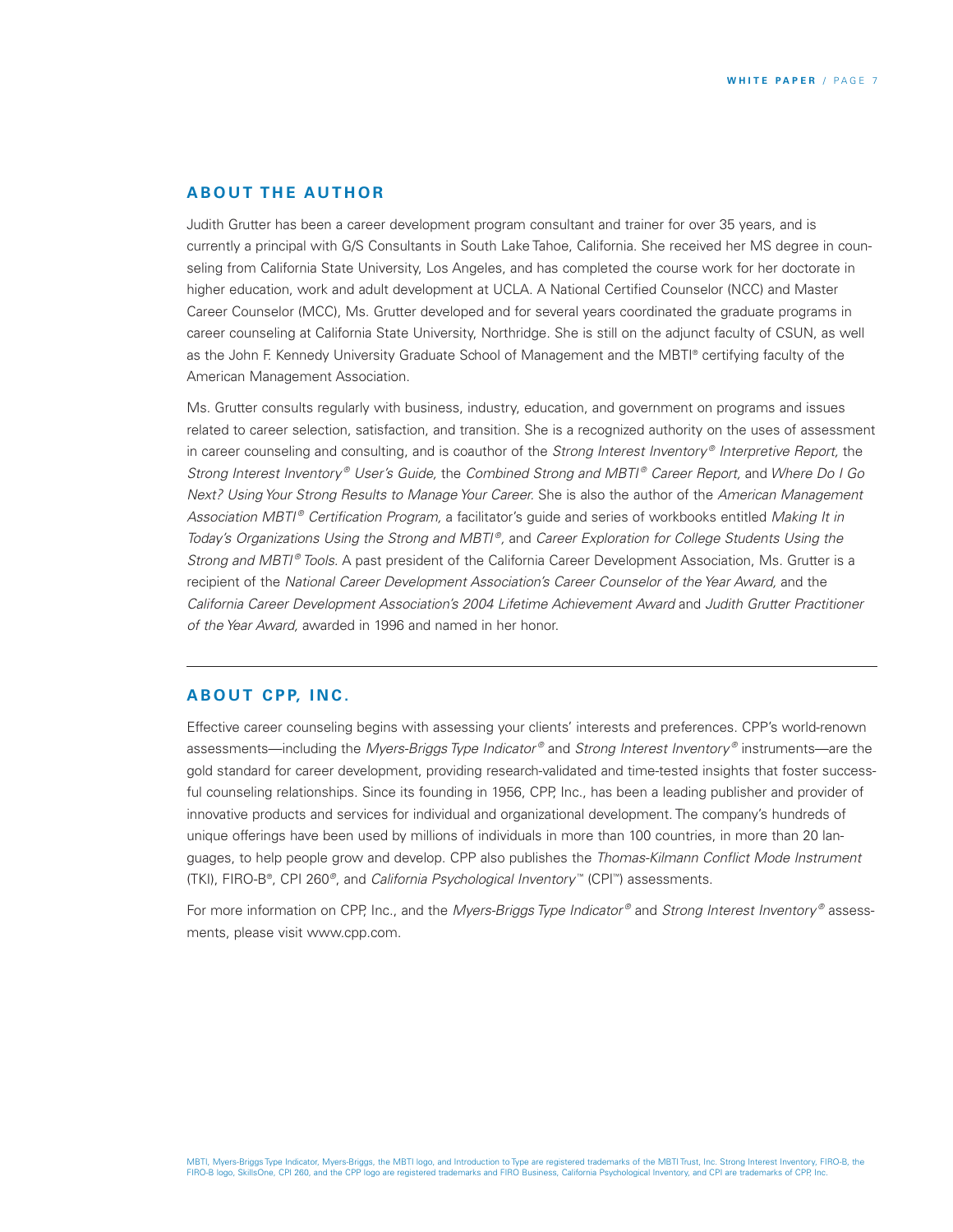### EVALUATION WORKSHEET

| Certification level: A __________ B _________ C ________ |  |  |                                                                                  |  |  |  |  |  |  |  |
|----------------------------------------------------------|--|--|----------------------------------------------------------------------------------|--|--|--|--|--|--|--|
|                                                          |  |  |                                                                                  |  |  |  |  |  |  |  |
|                                                          |  |  |                                                                                  |  |  |  |  |  |  |  |
|                                                          |  |  |                                                                                  |  |  |  |  |  |  |  |
|                                                          |  |  |                                                                                  |  |  |  |  |  |  |  |
| Validity:                                                |  |  | ,我们也不会有什么。""我们的人,我们也不会有什么?""我们的人,我们也不会有什么?""我们的人,我们也不会有什么?""我们的人,我们也不会有什么?""我们的人 |  |  |  |  |  |  |  |
|                                                          |  |  |                                                                                  |  |  |  |  |  |  |  |
| Norms:                                                   |  |  |                                                                                  |  |  |  |  |  |  |  |
|                                                          |  |  |                                                                                  |  |  |  |  |  |  |  |
|                                                          |  |  |                                                                                  |  |  |  |  |  |  |  |
| Notes:                                                   |  |  |                                                                                  |  |  |  |  |  |  |  |
|                                                          |  |  |                                                                                  |  |  |  |  |  |  |  |
|                                                          |  |  |                                                                                  |  |  |  |  |  |  |  |
|                                                          |  |  |                                                                                  |  |  |  |  |  |  |  |
|                                                          |  |  |                                                                                  |  |  |  |  |  |  |  |